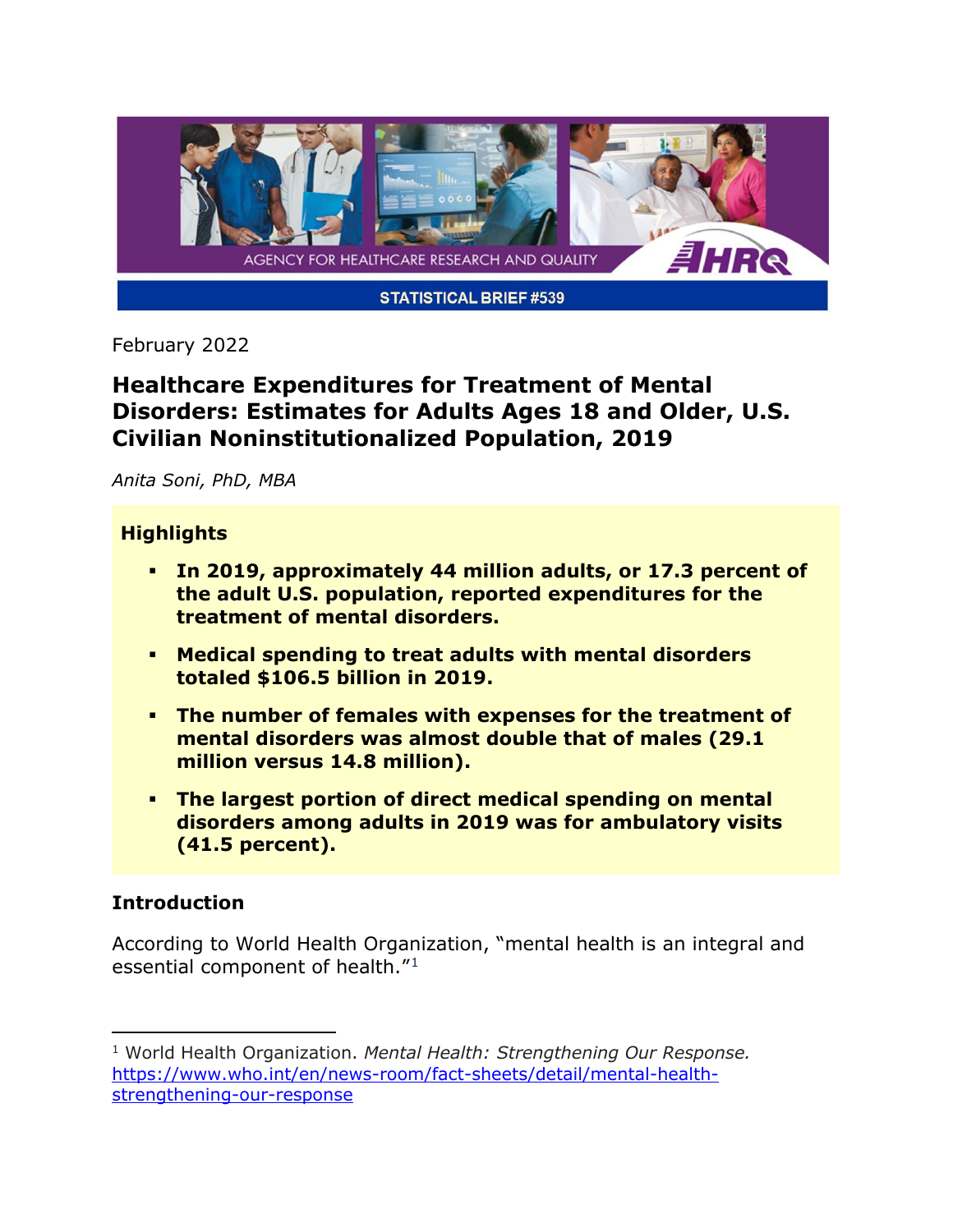Mental health includes our emotional, psychological, and social well-being. Mental illnesses or disorders are among the most common health conditions in the United States. Mental disorders affect people from all walks of life and all age groups. According to the Centers for Disease Control and Prevention, more than 50 percent of the U.S. population will be diagnosed with a mental illness or disorder at some point in their lifetime.<sup>2</sup>

Mental disorders, as defined in the Medical Expenditure Panel Survey (MEPS), include mental, behavioral, and neurodevelopmental conditions. Mental disorders include anxiety, depression, bipolar disorder, schizophrenia, and obsessive-compulsive disorder, attention-deficit/hyperactivity disorder, substance abuse, and other mental and neurodevelopmental illnesses.

This Statistical Brief presents estimates based on the Household Component of the Medical Expenditure Panel Survey (MEPS-HC) of healthcare utilization and expenditures for the treatment of mental disorders among adults ages 18 and older in the U.S. civilian noninstitutionalized population. Only differences between estimates that are statistically significant at the 0.05 level are discussed in this Brief.

## **Findings**

*Number and percentage of population with expenditures for the treatment of mental disorders by selected demographic characteristics (figures 1 and 2)*

In 2019, an estimated 17.3 percent (43.9 million individuals) of adults age 18 and older in the U.S. civilian noninstitutionalized population had some healthcare expenditures for the treatment of mental disorders (figure 1). The number of females with expenses for the treatment for mental disorders was almost double that of males (29.1 million versus 14.8 million). Almost 20 (19.8) percent, or one in every five adults who were ages 65 and older, had expenditures for mental disorders in 2019. This was higher than the percentage of adults ages 18–64 (16.6 percent).

Approximately one in every five non-Hispanic White adults (21.7 percent) had expenditures for the treatment of mental disorders in 2019 (figure 2). This was more than double the percentages of non-Hispanic Black adults (10.1 percent) and Hispanic adults (9.7 percent) who had any expenditures for the treatment of mental disorders.

<span id="page-1-0"></span><sup>2</sup> Division of Population Health. *About Mental Health.* June 2021. Centers for Disease Control and Prevention, National Center for Chronic Disease Prevention and Health Promotion.<https://www.cdc.gov/mentalhealth/learn/index.htm>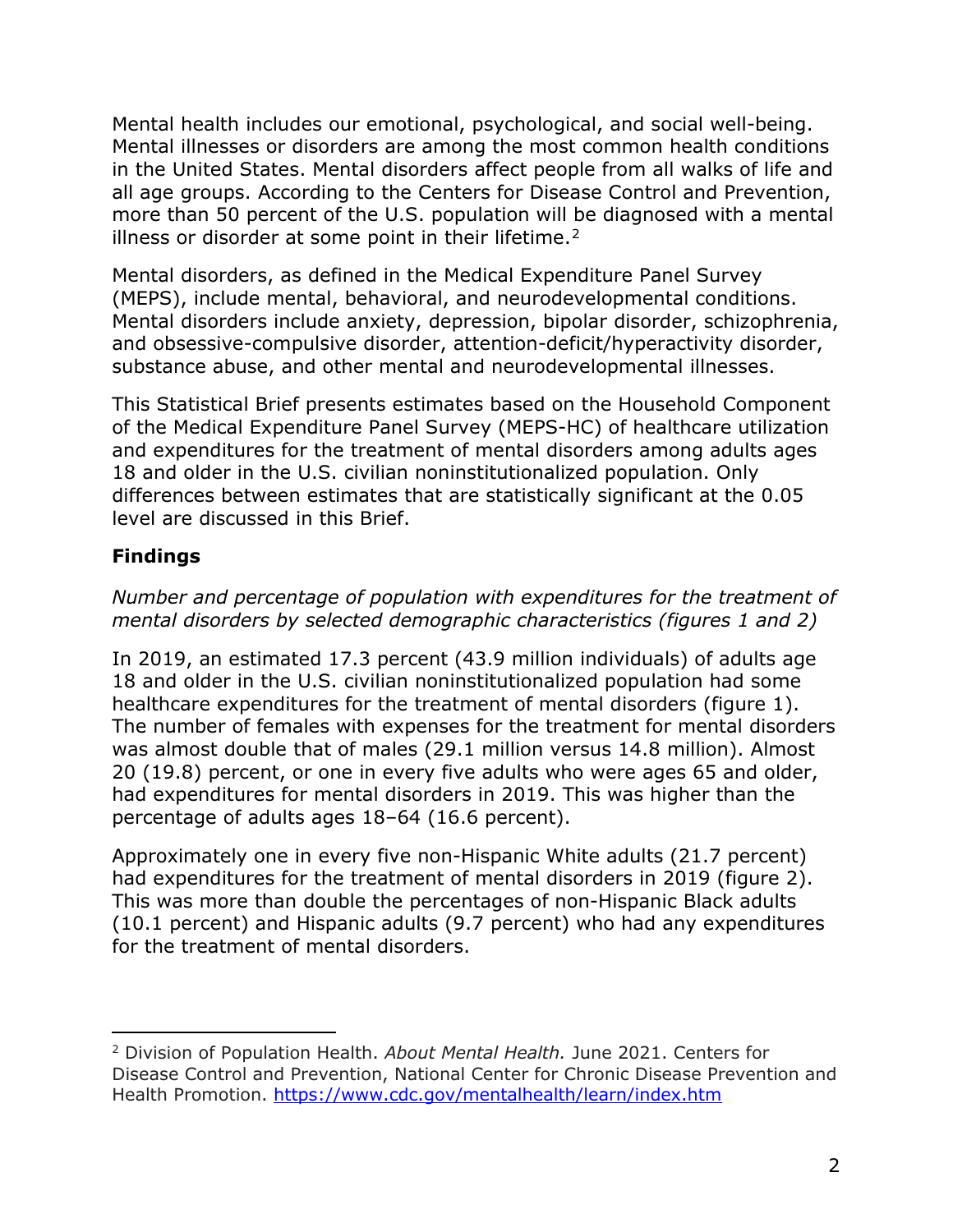### *Total expenditures for the treatment of mental disorders, by age and sex (figure 3)*

A total of \$106.5 billion in expenditures was reported for the treatment of mental disorders among adults 18 and older in 2019 (figure 3). A major share of these expenditures, \$88.4 billion, was spent on care for adults between the ages of 18 and 64, while only \$18.1 billion was spent on treatment for adults ages 65 and older.

Expenditures were higher for treatment of mental disorders for females than for males (\$61.5 billion versus \$45.0 billion).

### *Percentage distribution of expenditures for the treatment of mental disorders by type of service (figure 4)*

Among all adults with any expense for the treatment of mental disorders, the highest proportion (41.5 percent) was spent on ambulatory visits (figure 4). This was followed by about 30 percent (29.8 percent) spent for prescription drugs. Expenditures for all other types of services (emergency room, hospital stays, and home health) comprised the remainder (28.7 percent) of the total expenditures for the treatment of mental disorders among adults in 2019.

### *Percentage distribution of expenditures for the treatment of mental disorders by source of payment (figure 5)*

In 2019, a total of \$33.9 billion, or about one-third (31.8 percent) of expenditures for the treatment of mental disorders, was paid by private insurance (figure 5). The second biggest payer was Medicaid, with expenditures of \$27.6 billion, or a little over one-fourth (25.9 percent) of the total spent for the treatment of mental disorders among adults ages 18 and older. Almost one-fifth (19.1 percent) of mental disorder treatment expenditures were paid by Medicare, which paid a total of \$20.4 billion, followed by \$15.6 billion (14.7 percent) paid by individuals and families out of pocket.

## **Data Source**

The estimates in this Statistical Brief are based on data from following 2019 files: Full Year Consolidated Data File (HC-216), Medical Conditions File (HC-214), Prescribed Medicines File (HC-213A), Hospital Inpatient Stays (HC-213D), Emergency Room Visits (HC-213E), Outpatient Visits (HC-213F), Office-Based Medical Provider Visits (HC-213G), Home Health (HC-213H), and Appendix to MEPS 2019 Event Files (HC-213I).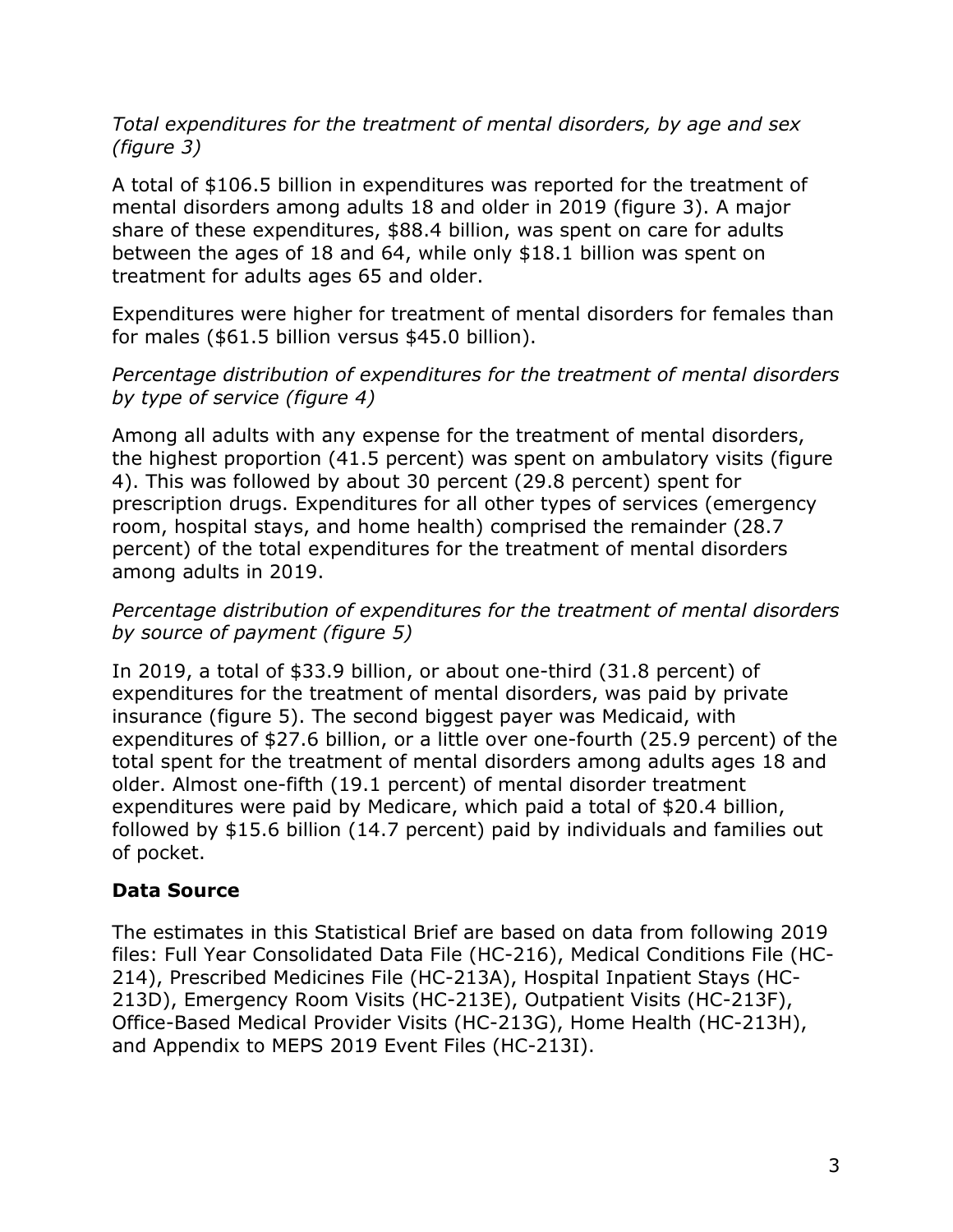## **Definitions**

#### *Mental disorders*

This Brief analyzes adults ages 18 and older with a mental disorder as reported in connection with healthcare utilization. The conditions reported by respondents were coded by professional coders to fully specified International Classification of Diseases, Tenth Revision, Clinical Modification (ICD-10-CM) codes. Conditions with Clinical Classifications Software Refined (CCSR) codes MBD000–MBD034 (including mental, behavioral, and neurodevelopmental disorders as well as opioid-, alcohol-, and substance abuse-related conditions) were used in this Brief.

## *Expenditures*

Total expenditures are defined as payments from all sources (see definitions below) for hospital inpatient care, ambulatory care provided in offices and hospital outpatient departments, care provided in emergency departments, home healthcare, and prescribed medicine purchases reported by respondents in the MEPS-HC. Payments for other medical expenses, such as durable and nondurable supplies, medical equipment, eyeglasses, ambulance services, as well as for dental expenses are excluded.

### *Age*

Age was defined as age at the end of calendar year 2019 (or on the last date of MEPS eligibility if the person was out of scope at the end of the year).

## *Ambulatory*

Office-based and outpatient visits were called Ambulatory visits.

#### *Race/ethnicity*

MEPS respondents were asked if each family member was Hispanic or Latino and about each family member's race. Based on this information, categories of race and Hispanic origin were constructed as follows: Hispanic; White, non-Hispanic (no other races reported); Black, non-Hispanic (no other races reported); and other/multiple races, non-Hispanic.

#### *Sources of payment*

Sources of payment are classified in following categories in this Brief:

- Out of pocket (e.g., direct payments from individuals and families).
- Private insurance: Payments made by private insurance plans covering hospital and other medical care services (excluding payments from Medicare, Medicaid, and other public sources). Payments from TRICARE (Armed Forces-related coverage) are included in this category.
- Medicare: Payments by Medicare, which is a federally financed health insurance plan for persons aged 65 and older, persons receiving Social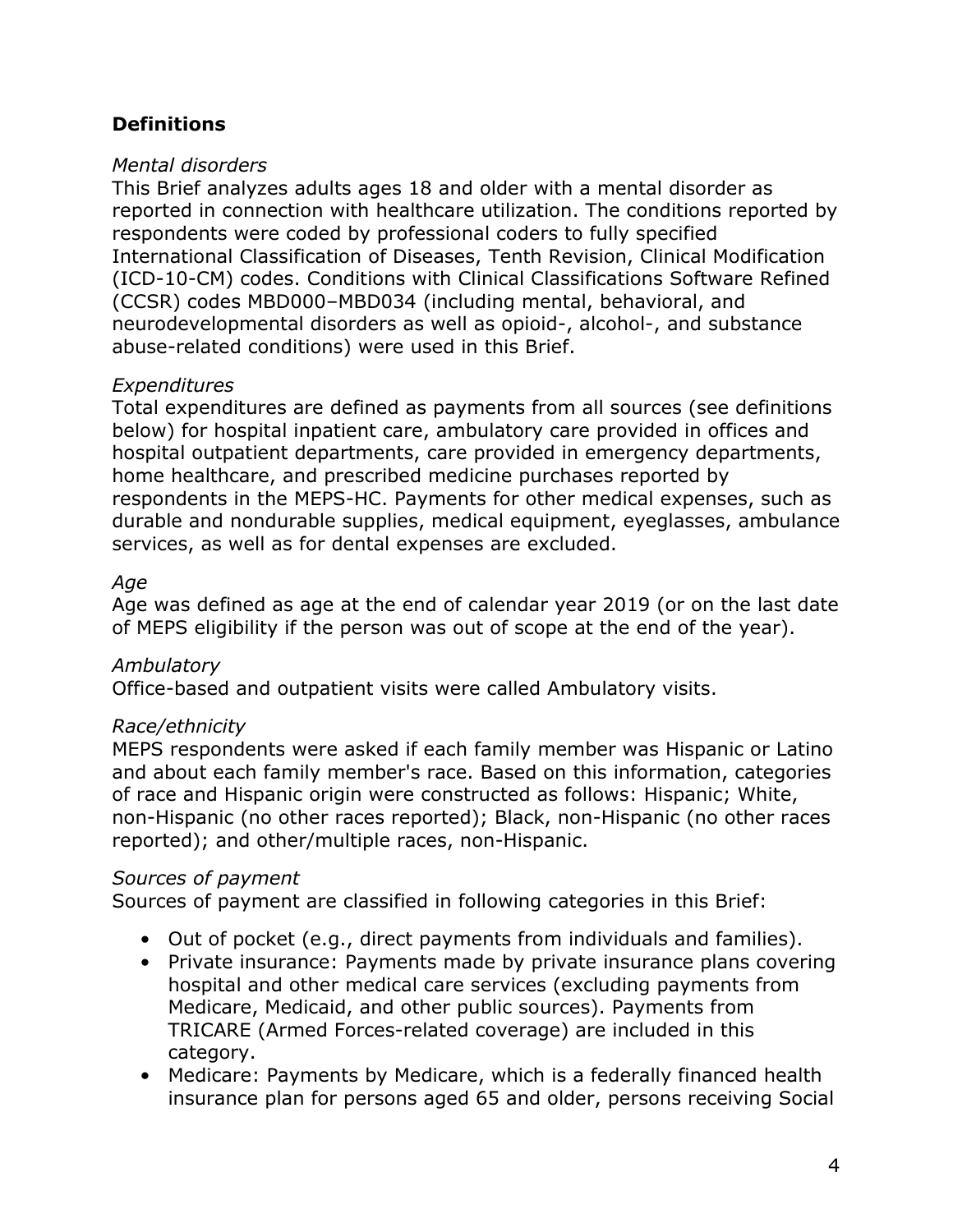Security Disability payments, and persons with end-stage renal disease.

- Medicaid: Payments by Medicaid and the Children's Health Insurance Program (CHIP), which are means-tested government programs jointly financed by federal and state funds that provide healthcare to those who are eligible.
- Other sources: Includes payments from the U.S. Department of Veterans Affairs (except TRICARE); other federal sources (Indian Health Service, military treatment facilities, and other care provided by the federal government); various state and local sources (community and neighborhood clinics, state and local health departments, and state programs other than Medicaid/CHIP); workers' compensation; and various unclassified sources (e.g., automobile, homeowner's, or other liability insurance, and other miscellaneous or unknown sources).

# **About MEPS**

The Medical Expenditure Panel Survey Household Component (MEPS-HC) collects nationally representative data on health care use, expenditures, sources of payment, and insurance coverage for the U.S. civilian noninstitutionalized population. The MEPS-HC is cosponsored by the Agency for Healthcare Research and Quality (AHRQ) and the National Center for Health Statistics (NCHS). More information about the MEPS-HC can be found on the MEPS Web site at [http://www.meps.ahrq.gov/.](http://www.meps.ahrq.gov/)

# **References**

The following methodology reports contain information on the survey and sample designs for the MEPS-HC and MEPS Medical Provider Component. Data collected in these two components are jointly used to derive MEPS healthcare expenditure data.

Cohen, J. *Design and Methods of the Medical Expenditure Panel Survey Household Component.* MEPS Methodology Report No. 1. AHCPR Pub. No. 97-0026. 1997. Agency for Health Care Policy and Research (AHCPR), Rockville, MD.

[http://www.meps.ahrq.gov/mepsweb/data\\_files/publications/mr1/mr1.pdf](http://www.meps.ahrq.gov/mepsweb/data_files/publications/mr1/mr1.pdf)

Division of Population Health. *About Mental Health.* June 2021. Centers for Disease Control and Prevention, National Center for Chronic Disease Prevention and Health Promotion. <https://www.cdc.gov/mentalhealth/learn/index.htm>

Ezzati-Rice, T. M., Rohde, F., and Greenblatt, J. *Sample Design of the Medical Expenditure Panel Survey Household Component, 1998–2007.*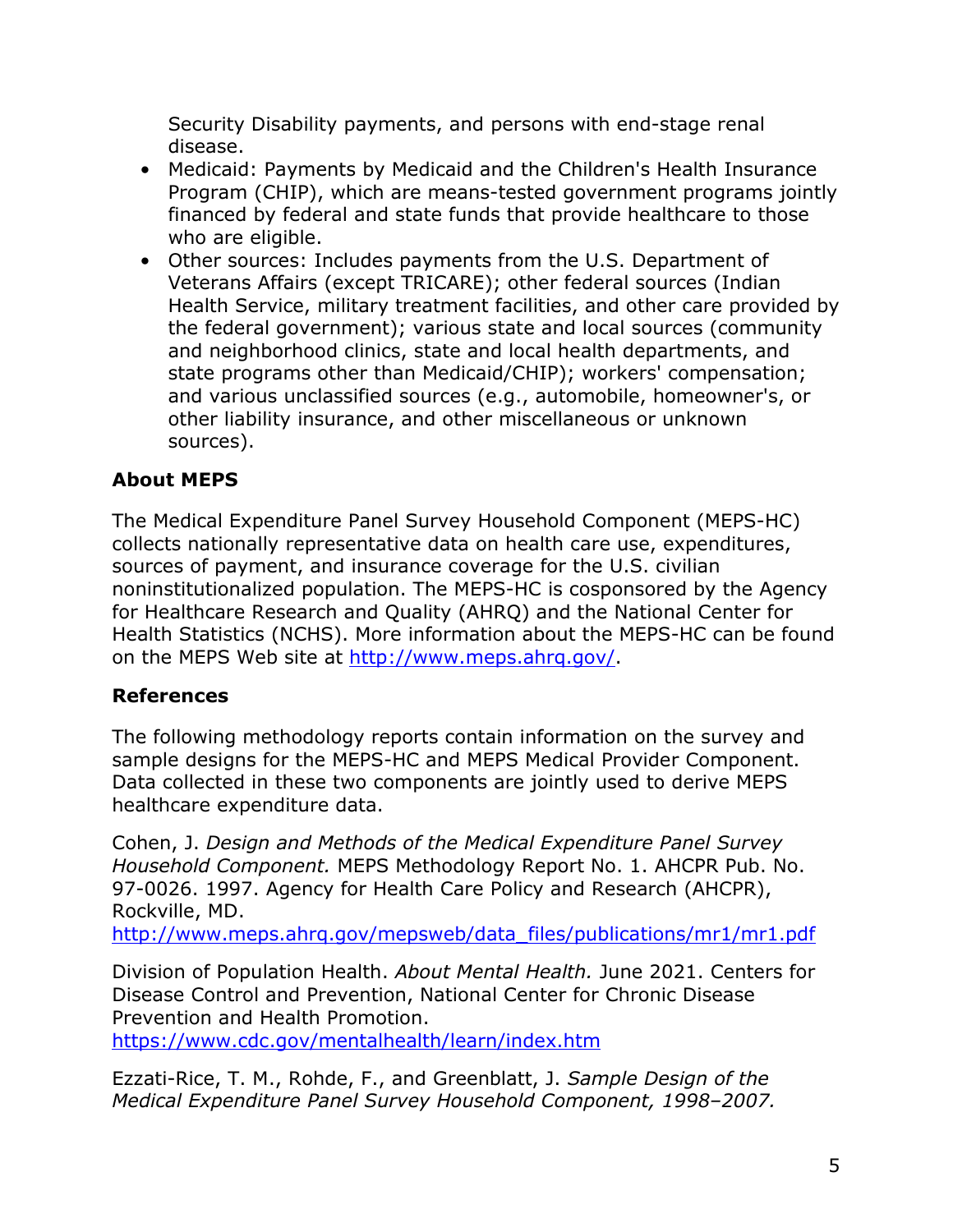Methodology Report No. 22. March 2008. Agency for Healthcare Research and Quality, Rockville, MD.

[http://www.meps.ahrq.gov/mepsweb/data\\_files/publications/mr22/mr22.pdf](http://www.meps.ahrq.gov/mepsweb/data_files/publications/mr22/mr22.pdf)

Machlin, S. R., Chowdhury, S. R., Ezzati-Rice, T., DiGaetano, R., Goksel, H., Wun, L.-M., Yu, W., and Kashihara, D. *Estimation Procedures for the Medical Expenditure Panel Survey Household Component.* Methodology Report #24. September 2010. Agency for Healthcare Research and Quality, Rockville, MD. [https://www.meps.ahrq.gov/data\\_files/publications/mr24/mr24.shtml](https://www.meps.ahrq.gov/data_files/publications/mr24/mr24.shtml)

Stagnitti, M. N., Beauregard, K., and Solis, A. *Design, Methods, and Field Results of the Medical Expenditure Panel Survey Medical Provider Component (MEPS MPC)—2006 Calendar Year Data.* Methodology Report No. 23. November 2008. Agency for Healthcare Research and Quality, Rockville, MD.

[http://www.meps.ahrq.gov/mepsweb/data\\_files/publications/mr23/mr23.pdf](http://www.meps.ahrq.gov/mepsweb/data_files/publications/mr23/mr23.pdf)

National Center for Chronic Disease Prevention and Health Promotion, Division of Population Health. About Mental Health. June 2021. Centers for Disease Control and Prevention.

<https://www.cdc.gov/mentalhealth/learn/index.htm>

National Institute of Mental Health (NIMH). Statistics: Mental Illness. NIMH, Bethesda, MD.<https://www.nimh.nih.gov/health/statistics/mental-illness>

World Health Organization. *Mental Health: Strengthening Our Response.* [https://www.who.int/en/news-room/fact-sheets/detail/mental-health](https://www.who.int/en/news-room/fact-sheets/detail/mental-health-strengthening-our-response)[strengthening-our-response](https://www.who.int/en/news-room/fact-sheets/detail/mental-health-strengthening-our-response) 

## **Suggested Citation**

Soni, A. *Health Care Expenditures for Treatment of Mental Disorders: Estimates for Adults Ages 18 and Older, U.S. Civilian Noninstitutionalized Population, 2019.* Statistical Brief #539. February 2022. Agency for Healthcare Research and Quality, Rockville, MD. [https://meps.ahrq.gov/data\\_files/publications/st539/stat539.pdf](https://meps.ahrq.gov/data_files/publications/st539/stat539.pdf) 

\* \* \*

AHRQ welcomes questions and comments from readers of this publication who are interested in obtaining more information about access, cost, use, financing, and quality of health care in the United States. We also invite you to tell us how you are using this Statistical Brief and other MEPS data and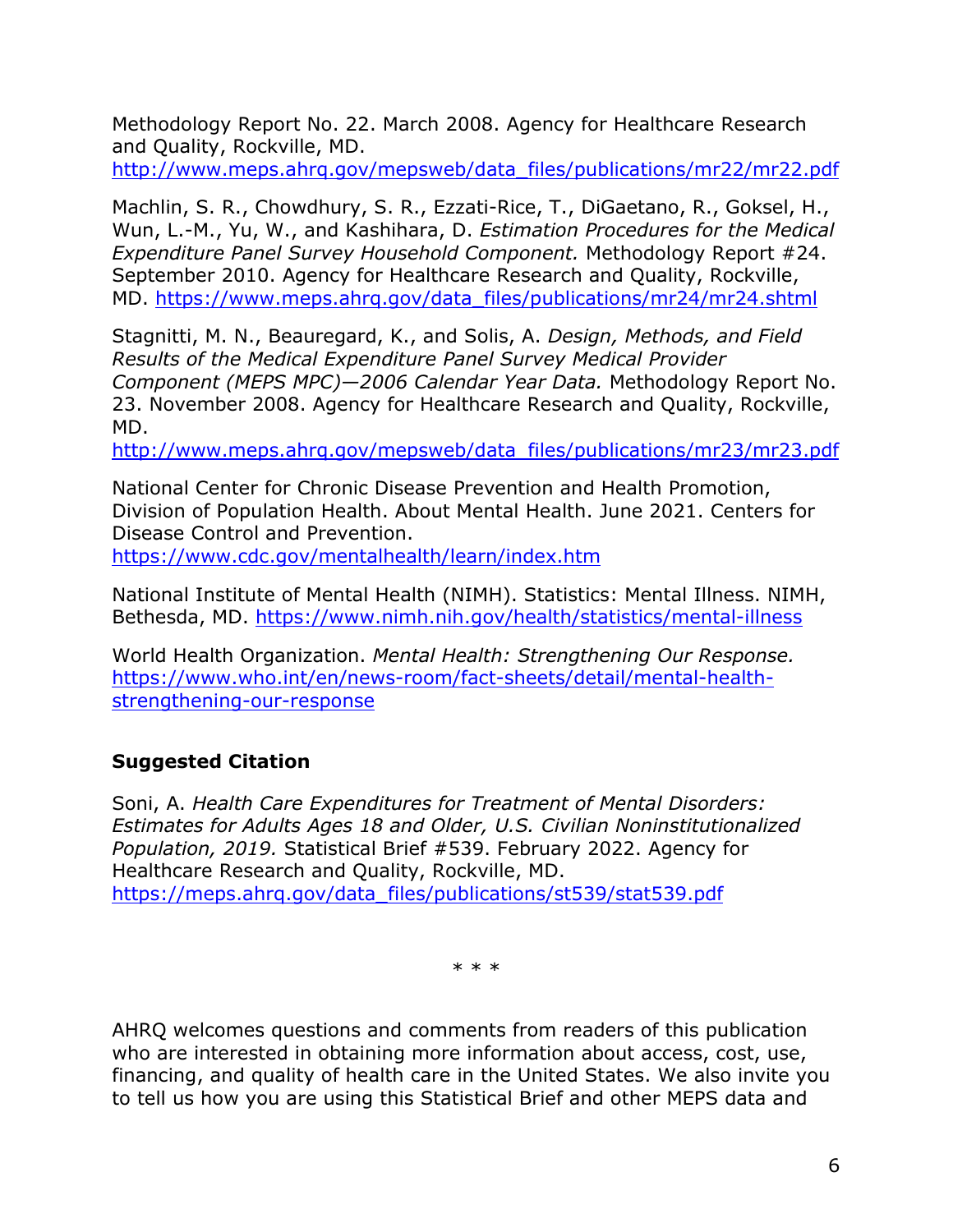tools and to share suggestions on how MEPS products might be enhanced to further meet your needs. Please email us at [MEPSProjectDirector@ahrq.hhs.gov](mailto:MEPSProjectDirector@ahrq.hhs.gov) or send a letter to the address below:

Joel W. Cohen, PhD, Director Center for Financing, Access, and Cost Trends Agency for Healthcare Research and Quality 5600 Fishers Lane, Mailstop 07W41A Rockville, MD 20857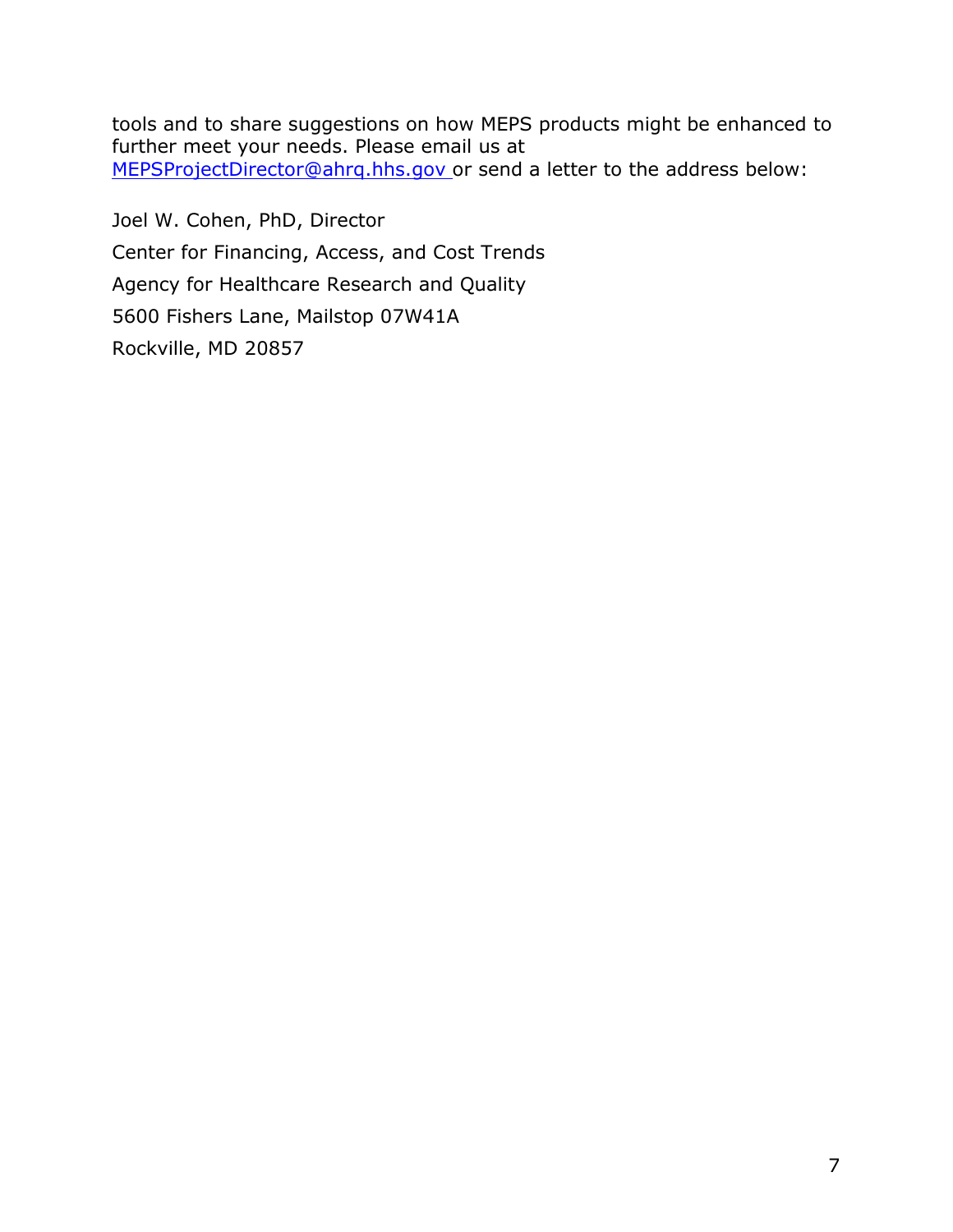



Source: Agency for Healthcare research and Quality, Medical Expenditure Panel Survey, Household Component, 2019

#### **Figure 1. Number and percentage of adults ages 18 and older with treatment for mental disorders, by age and sex, 2019**

| Measure                                         | <b>Total</b> | Age,<br>18-64 | Age,<br>$65+$ | Sex,<br><b>Male</b> | Sex,<br><b>Female</b> |
|-------------------------------------------------|--------------|---------------|---------------|---------------------|-----------------------|
| <b>Percentage of Adult</b><br><b>Population</b> | 17.3%        | 16.6%         | 19.8%         | 12.1%               | 22.2%                 |
| <b>Number of Adults in</b><br><b>Millions</b>   | 43.9         | 33.1          | 10.8          | 14.8                | 29.1                  |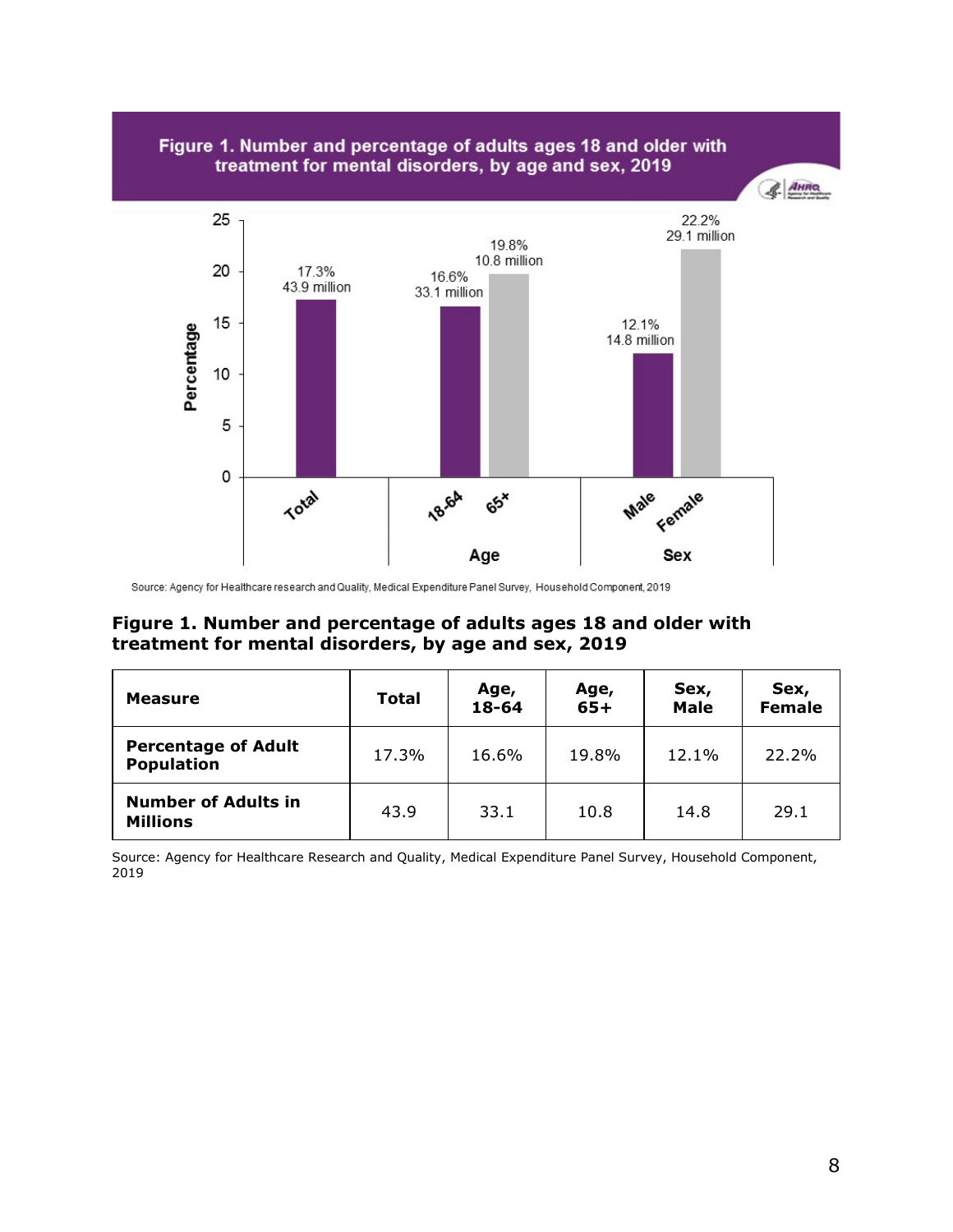

#### Source: Agency for Healthcare research and Quality, Medical Expenditure Panel Survey, Household Component, 2019

#### **Figure 2. Percentage of population with treatment for mental disorders among adults ages 18 and older, by race/ethnicity, 2019**

| <b>Race/Ethnicity</b>      | <b>Percentage of Population</b> |
|----------------------------|---------------------------------|
| <b>White, Non-Hispanic</b> | 21.7%                           |
| <b>Black, Non-Hispanic</b> | 10.1%                           |
| <b>Hispanic</b>            | 9.7%                            |
| <b>Other, Non-Hispanic</b> | 10.7%                           |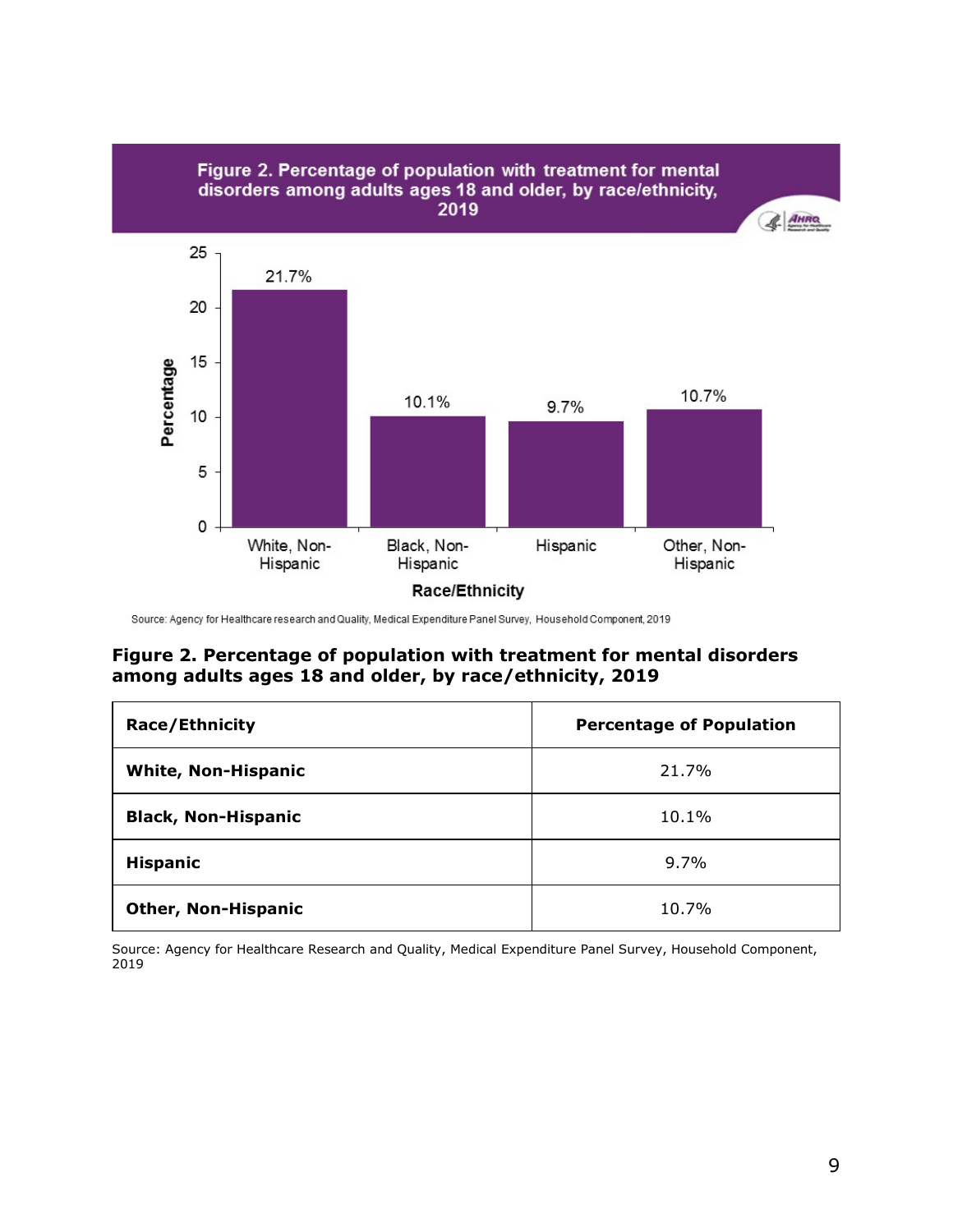

Source: Agency for Healthcare research and Quality, Medical Expenditure Panel Survey, Household Component, 2019

#### **Figure 3. Total expenditures for treatment of mental disorders among adults ages 18 and older, by age and sex, 2019**

| <b>Measure</b>                          | <b>Total</b> | Age, 18-<br>64 |      | Age, $65+ Sex, Male $ | Sex,<br>Female |
|-----------------------------------------|--------------|----------------|------|-----------------------|----------------|
| Total Expenditures (\$, in<br>billions) | 106.5        | 88.4           | 18.1 | 45.0                  | 61.5           |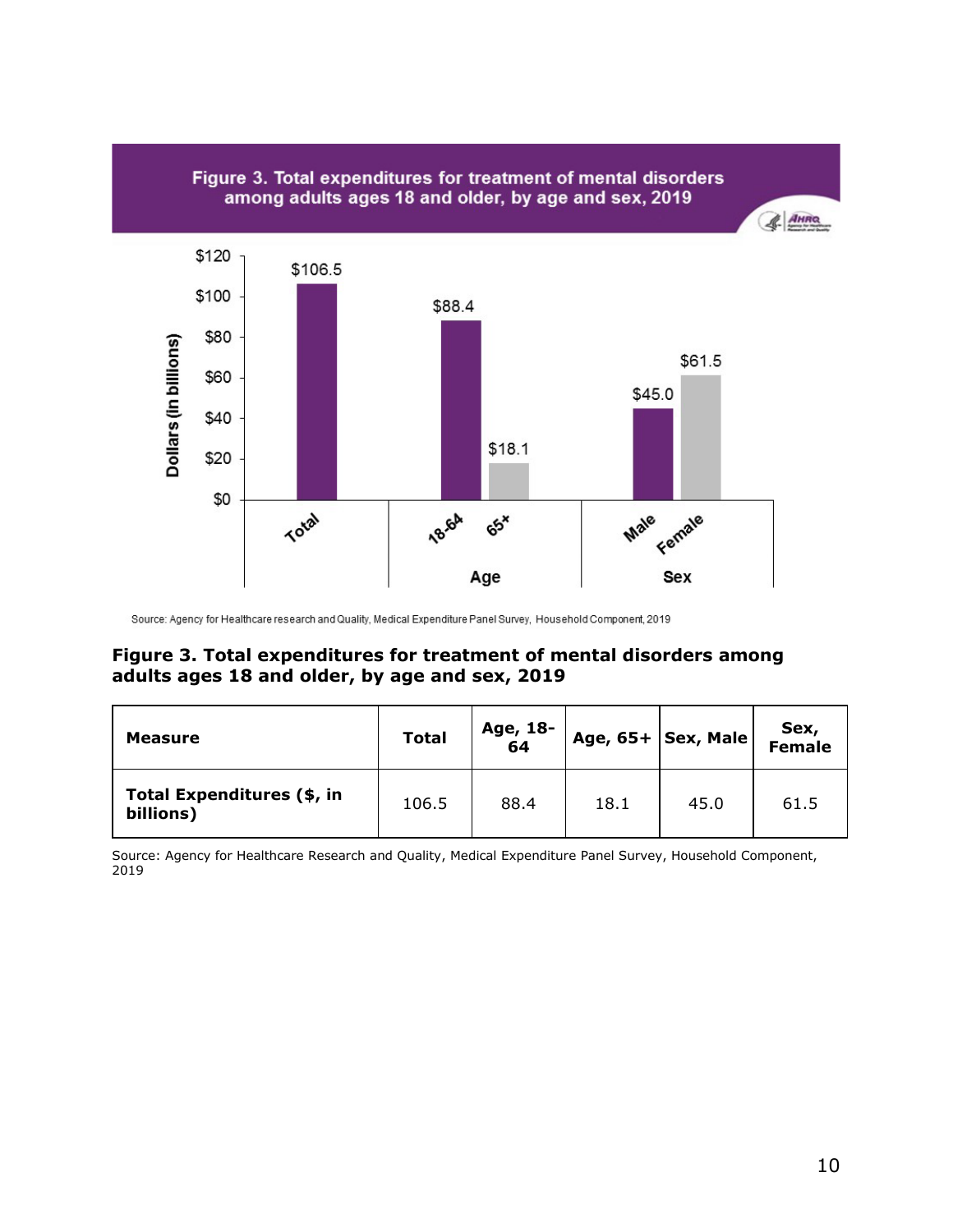

#### **Figure 4. Percentage distribution of expenditures for treatment of mental disorders among adults ages 18 and older, by type of service, 2019**

| <b>Type of Service</b>      | <b>Percentage of Total</b><br><b>Expenditures</b> | Expenditures (\$, in<br>billions) |  |
|-----------------------------|---------------------------------------------------|-----------------------------------|--|
| <b>Ambulatory Visit</b>     | 41.50%                                            | 44.21                             |  |
| <b>Prescribed Medicines</b> | 29.83%                                            | 31.78                             |  |
| <b>Other</b>                | 28.67%                                            | 30.54                             |  |